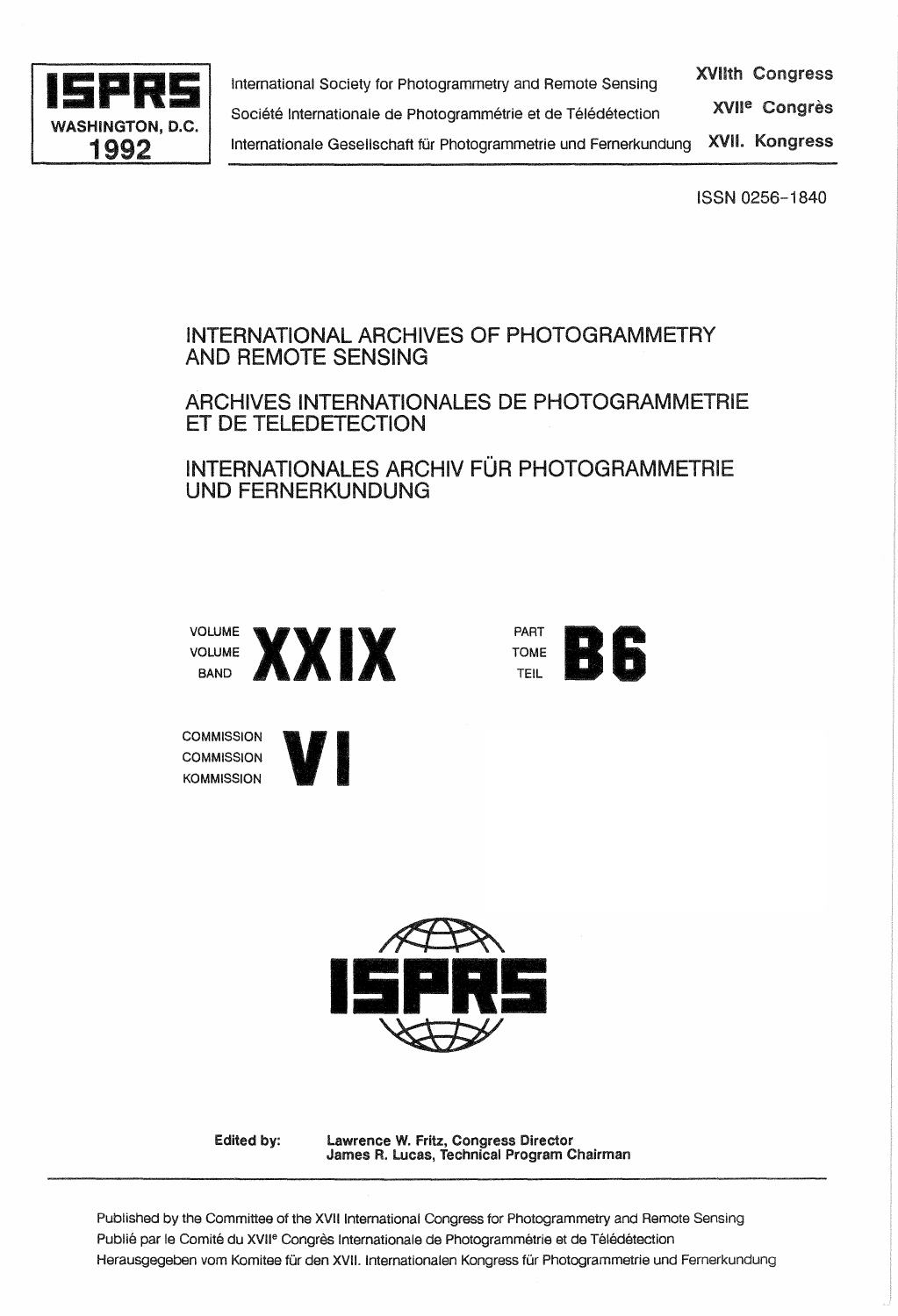## 1988-1992 ISPRS COUNCIL

| President                    | Kennert Torlegard (Sweden)   |
|------------------------------|------------------------------|
| <b>Secretary General</b>     | Shunji Murai (Japan)         |
| <b>Congress Director</b>     | Lawrence W. Fritz (USA)      |
| Treasurer                    | Keith Atkinson (UK)          |
| <b>First Vice President</b>  | Gottfried Konecny (Germany)  |
| <b>Second Vice President</b> | Ivan S. Katzarsky (Bulgaria) |

#### 1988-1992 TECHNICAL COMMISSION PRESIDENTS

|                    | Commission I - Primary Data Acquisition<br>Marcio N. Barbosa (Brazil)                                                                  |
|--------------------|----------------------------------------------------------------------------------------------------------------------------------------|
| Commission $II$ –  | <b>Systems for Data Processing and Analysis</b><br>Klaus Szangolies (Germany)                                                          |
| Commission $III -$ | <b>Mathematical Analysis of Data</b><br>Li Deren (P.R. China)                                                                          |
|                    | Commission $IV -$ Cartographic and Data Base Applications of<br><b>Photogrammetry and Remote Sensing</b><br>Takeshi Hirai (Japan)      |
|                    | Commission $V -$ Close Range Photogrammetry and Machine Vision<br>Armin Gruen (Switzerland)                                            |
|                    | Commission VI - Economic, Professional and Educational Aspects of<br><b>Photogrammetry and Remote Sensing</b><br>John Badekas (Greece) |
|                    | Commission VII - Interpretation of Photographic and Remote<br><b>Sensing Data</b><br>Frank Hegyi (Canada)                              |

## VOLUME XXIX PART B

Produced by the American Society for Photogrammetry and Remote Sensing · through the efforts of: L. W. Fritz, Congress Director

J.R. Lucas, Technical Program Chairman

L.H. Perry, Technical Program Data Base D.F. Hemenway, Jr., Publication

Copies of individual volumes and complete sets of the ISPRS *Volume XXIX, International Archives of Photogrammetry and Remote Sensing* may be obtained from: American Society for Photogrammetry and Remote Sensing

5410 Grosvenor Lane, Suite 210 Bethesda, MD 20814-2160 USA Phone: + 1-301-493-0290 FAX: + 1-301-493-0208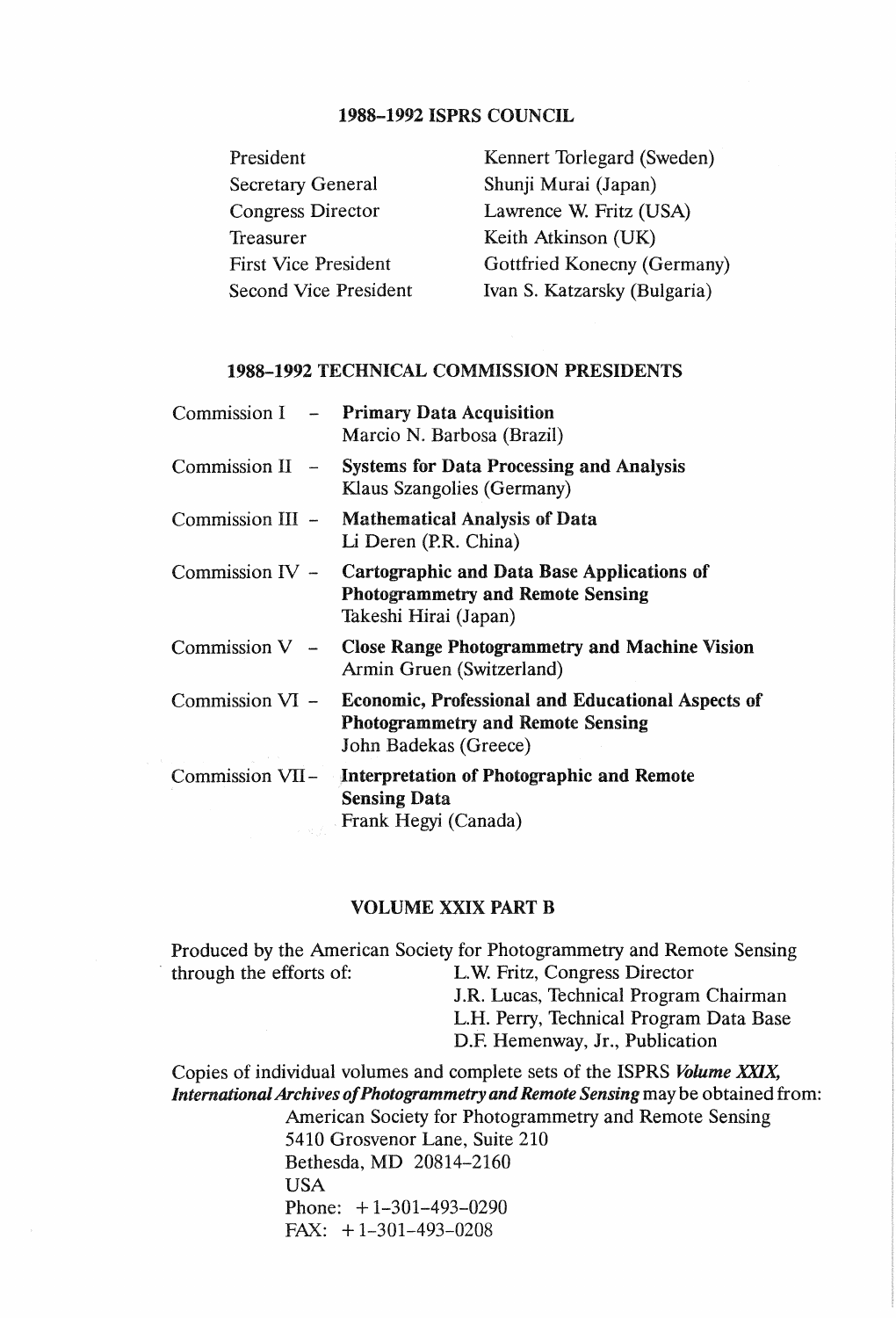#### TABLE OF CONTENTS

## VOLUME XXIX, PART B6 THE INTERNATIONAL ARCHIVES OF PHOTOGRAMMETRY AND REMOTE SENSING

#### ISPRS COMMISSION VI - ECONOMIC, PROFESSIONAL AND EDUCATIONAL ASPECTS OF PHOTOGRAMMETRY AND REMOTE SENSING

| Norway National Report                                                                                     |              |
|------------------------------------------------------------------------------------------------------------|--------------|
| Oystein Andersen (NORWAY)<br>Remote Sensing Activities in Vietnam: 1980 - 1991                             | $\mathbf{1}$ |
| Pham T. Luong (VIETNAM)                                                                                    | 9            |
| Societe Belge de Photogrammetrie, de Teledetection et de Cartograpie                                       |              |
| (SBPTE) Rapport National 1988 - 1991                                                                       |              |
| A. Verdin (BELGIUM)                                                                                        | 14           |
| National Report of the American Society for Photogrammetry and<br>Remote Sensing                           |              |
| Stanley A. Morain (USA)                                                                                    | 17           |
| Deutsche Gesellschaft für Photogrammetrie und Fernerkundung                                                |              |
| Landesbericht 1988 - 1992                                                                                  |              |
| H.-P. Bähr (GERMANY), et al.                                                                               | 25           |
| National Report of the Republic of China                                                                   |              |
| Daniel T. N. Liao (CHINA-TAIPEI), et al.                                                                   | 42           |
| Activities of Asian Association on Remote Sensing (AARS)<br>Shunji Murai (JAPAN)                           | 45           |
| National Report from Sweden                                                                                |              |
| Anders Wellving (SWEDEN)                                                                                   | 48           |
| The United Kingdom National Report for Photogrammetry and Remote                                           |              |
| Sensing, 1989-1992                                                                                         |              |
| John D. Leatherdale (UNITED KINGDOM), et al.                                                               | 51           |
| National Report for the 17th ISPRS Congress, Zimbabwe 1992                                                 |              |
| K. Philip (ZIMBABWE), et al.<br>National Report of Finland, 1988 - 1991                                    | 58           |
| Pasi Pekkinen (FINLAND)                                                                                    | 62           |
| Report of Italian Activities for ISPRS Commission III                                                      |              |
| Gianfranco Forlani (ITALY)                                                                                 | 68           |
| Danish Society for Photogrammetry and Surveying - Member Report of                                         |              |
| Denmark                                                                                                    |              |
| O. Brande-Lavridsen (DENMARK)                                                                              | 71           |
| National Report of the Netherlands                                                                         | 77           |
| A. W.B. Kalshoven (NETHERLANDS), et al.<br>National Report of Polish Society for Photogrammetry and Remote |              |
| Sensing                                                                                                    |              |
| Jerzy Gasior (POLAND), et al.                                                                              | 83           |
| National Report for the Republic of Kenya                                                                  |              |
| J. R.R. Aganyo (KENYA)                                                                                     | 86           |
| National Report for Nigerian Society of Photogrammetry and Remote                                          |              |
| Sensing (NSPRS) for the Period 1988-1992                                                                   | 89           |
| J. D. Ajayi (NIGERIA)<br>Member Report for Canada                                                          |              |
| Réjean Simard (CANADA), et al.                                                                             | 91           |
| The State of Photogrammetry in Lithuania                                                                   |              |
| Vincent V. Vainauskas (LITHUANIA)                                                                          | 95.          |
| National Report of Australian Photogrammetric and Remote Sensing                                           |              |
| Society, 1988-1992                                                                                         |              |
| John C. Trinder (AUSTRALIA)                                                                                | 100          |
| The National Report - The Romanian Society of Photogrammetry and<br>Remote Sensing                         |              |
| (ROMANIA)                                                                                                  | 104          |
| Surveying and Mapping Abstracts Database and its Functions                                                 |              |
| Wei Qunmin (CHINA), et al.                                                                                 | 107          |
| Global Soil Data Bases for Environmental Modeling                                                          |              |
| Norman B. Bliss (USA)                                                                                      | 112          |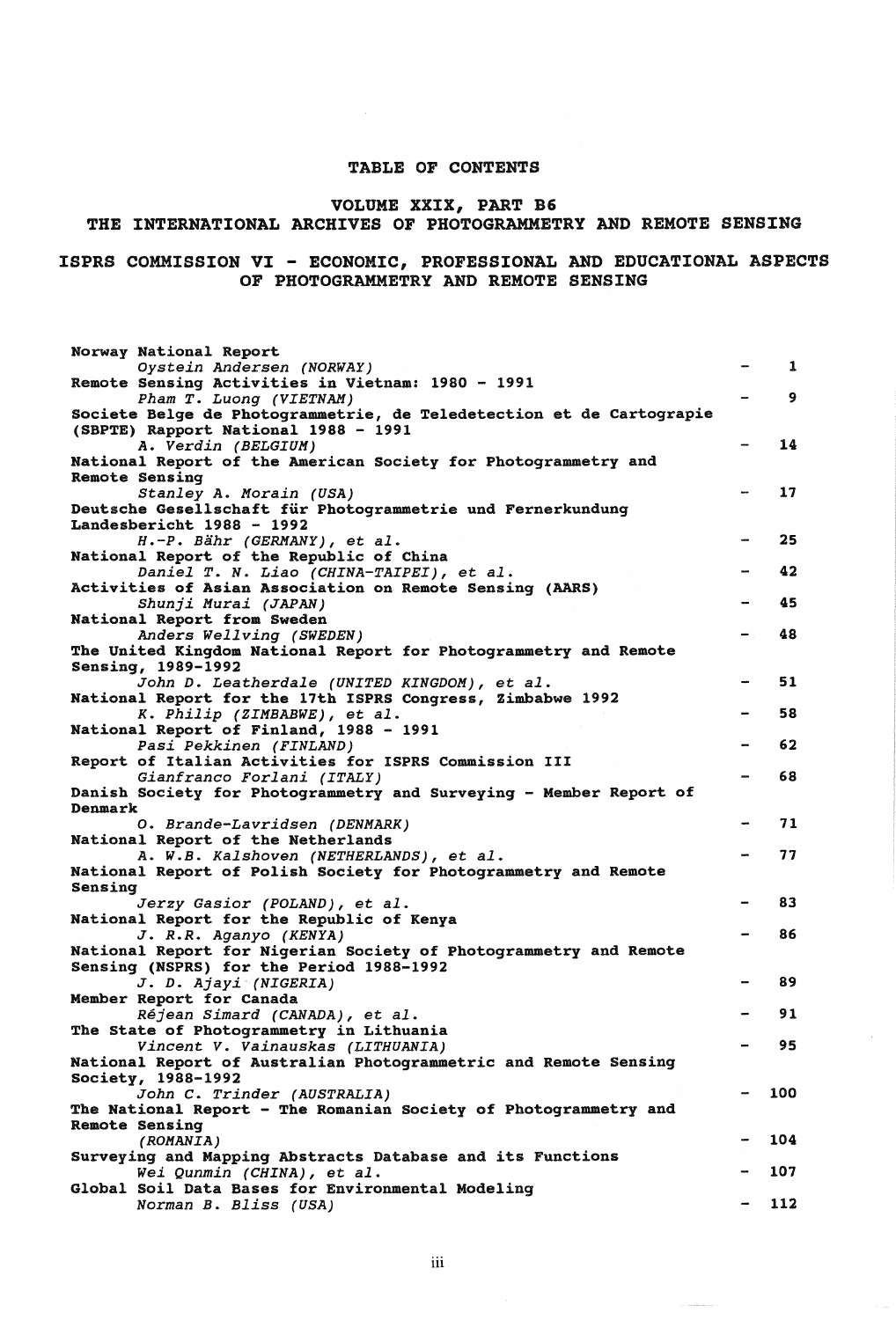| Aerial Photographs and Satellite Images as an Archives (Information<br>Power in Horizontal and Vertical Sense)<br>Luc Daels (BELGIUM)                          | 113 |
|----------------------------------------------------------------------------------------------------------------------------------------------------------------|-----|
| Impact of Photogrammetric Surveying and Mapping on Developing<br>Countries' Economic Performances                                                              |     |
| John O. Anwana (NIGERIA)<br>Improved Remote Sensing & GIS Reliability Diagrams, Image Genealogy<br>Diagrams, and Thematic Map Legends to Enhance Communication | 120 |
| John R. Jensen (USA), et al.<br>Remote Sensing and GIS Education at the University of the Aegean                                                               | 125 |
| John N. Hatzopoulos (GREECE)<br>Brazilian Remote Sensing Community: Historical, Geographical and                                                               | 133 |
| <b>Economical Aspects</b><br>Tania M. Sausen (BRAZIL)                                                                                                          | 139 |
| Geocomputing Education: The Hong Kong Experience<br>Chiu-ming Luk (HONG KONG)                                                                                  | 144 |
| Adequate Decentral Management for Environmental Monitoring of Very<br>Large Areas                                                                              |     |
| Hans-Peter Bähr (GERMANY)<br>A Brief Account of the General Organization of Remote Sensing and<br>Its Activities                                               | 150 |
| Marwan Koudmani (SYRIA)                                                                                                                                        | 157 |
| Five-Lingual Dictionary on Photogrammetry and Remote Sensing -<br>Polish Edition                                                                               |     |
| Zbigniew Sitek (POLAND)<br>Education and Training of Photogrammetry and Remote Sensing in China                                                                | 160 |
| Li Deren (CHINA), et al.<br>Space Mapping Commercialisation: An Analysis of the Management of<br>Remote Sensing in Australia                                   | 163 |
| Andrew Finegan (AUSTRALIA), et al.<br>Automating Map Specifications for a Bilingual Work Force:<br>An                                                          | 171 |
| Egyptian/American Case Study<br>Safinas A. Soliman (USA), et al.                                                                                               | 176 |
| Utilization of Multimedia Technology in GIS Education<br>Xin Zhuang (USA), et al.                                                                              | 180 |
| A Model for the Economic Evaluation and Management of Remote<br><b>Sensing Operations</b>                                                                      |     |
| Andrew Finegan (AUSTRALIA), et al.<br>Modernizing Egypt's Land Information System                                                                              | 187 |
| Mona El Kady (USA), et al.                                                                                                                                     | 190 |
| A Knowledge Based Approach to the Management of Soil Erosion<br>Information in Developing Countries                                                            |     |
| E. Gerard Mtalo (CANADA), et al.<br>Subjects of LIS/GIS into the Instruction of Photogrammetry and                                                             | 198 |
| <b>Remote Sensing</b><br>Evangelos Patmios (GREECE), et al.                                                                                                    | 205 |
| New Trends in Surveying Education in Zambia<br>Aleksandra Bujakiewicz (ZAMBIA)                                                                                 | 207 |
| A Series of Atlases on Methods of Space Images Interpretation                                                                                                  |     |
| Yu. F. Knizhnikov (RUSSIA), et al.<br>Background and Training of Geographical Information Users: A Case<br>Study                                               | 212 |
| Ute J. Dymon (USA)<br>High Level Education on Image Processing, Remote Sensing and GIS:                                                                        | 216 |
| Case FC-IA/UNAM, Mexico                                                                                                                                        | 219 |
| Pilar Ruiz-Azuara (MEXICO)<br>Curriculum Development for Developing Countries                                                                                  |     |
| Olubodun O. Ayeni (NIGERIA)<br>Photogrammetric Training in Survey of India - A Report                                                                          | 227 |
| Guntur S. Kumar (INDIA)<br>Technology Transfer and Remote Sensing: Models for Success and                                                                      | 235 |
| Models for Failure<br>Bill Bruce (CANADA), et al.                                                                                                              | 240 |
| Standardized Methods-Comparable Results: The EEC-Manual on Aerial                                                                                              |     |
| Forest-Condition Inventories<br>Claus-Peter Gross (GERMANY)                                                                                                    | 247 |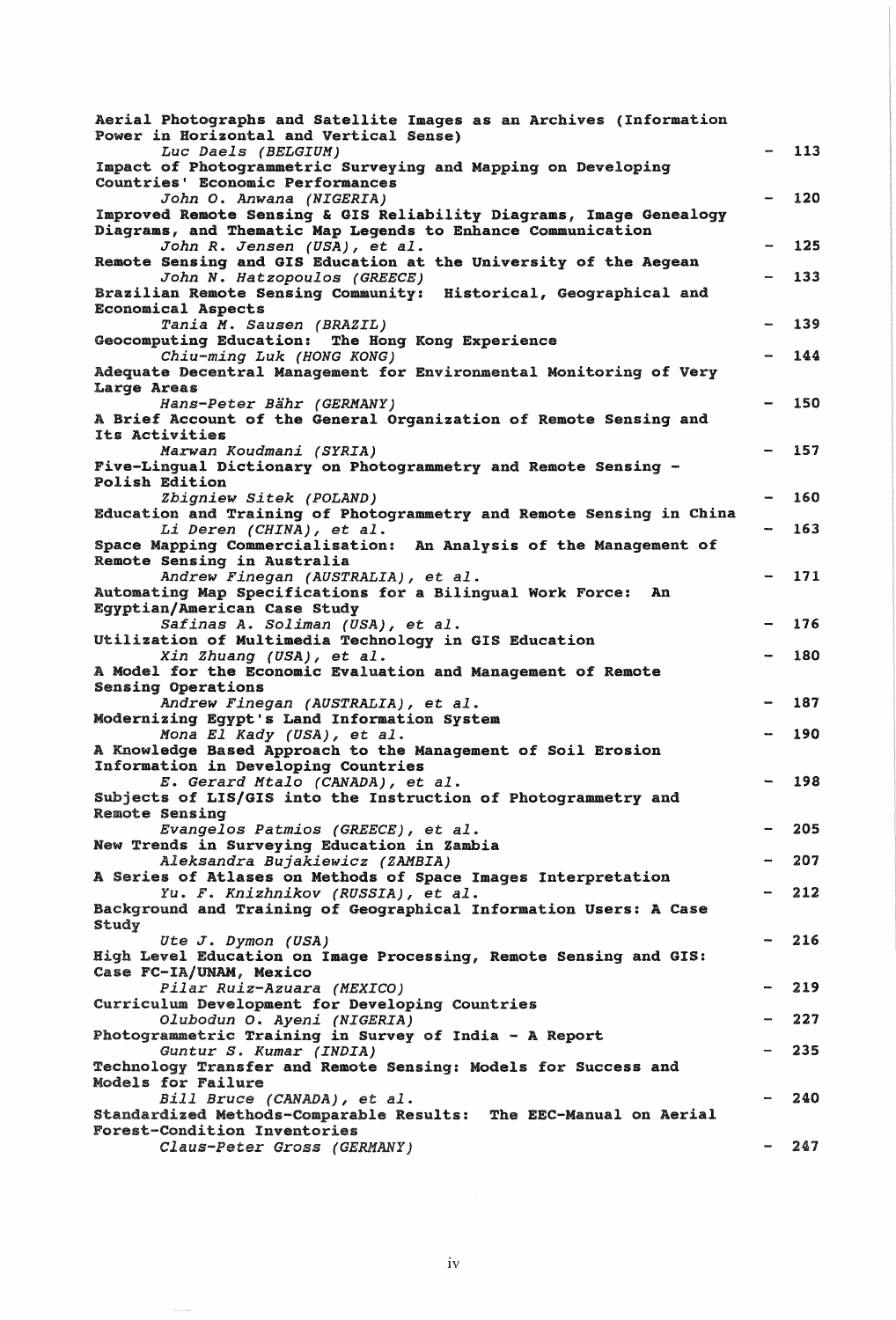| Education in Remote Sensing and Photogrammetry in Hungary<br>Akos Detreköi (HUNGARY)                            | 250 |
|-----------------------------------------------------------------------------------------------------------------|-----|
| Uncovering America                                                                                              |     |
| Artemis M. F. S. Moroni (BRAZIL), et al.<br>Intégration de la Télédétection dans l'Aménagement Rural au Burkina | 252 |
| Faso<br>Günter Roos (SWITZERLAND), et al.                                                                       | 254 |
| The Amazonia Information System                                                                                 |     |
| Diogenes S. Alves (BRAZIL), et al.<br>Data Modelling and Development of a Spatial Database for the              | 259 |
| Brazilian Amazonia                                                                                              |     |
| Gilberto Camara (BRAZIL), et al.                                                                                | 267 |
| The Satellite Image Chart of the Paraná State - Brazil                                                          |     |
| Celso G. Dias Jr. (BRAZIL), et al.                                                                              | 270 |
| How to Promote Remote Sensing - The Asian Experience                                                            |     |
| Bruce C. Forster (AUSTRALIA)<br>How to Promote Remote Sensing - Indian Experience                               | 275 |
| Bulusu L. Deekshatulu (INDIA)                                                                                   | 278 |
| Les Conditions de Succes de la Cooperation Technique et du Tranfert                                             |     |
| de Technologie                                                                                                  |     |
| A. Fontanel (FRANCE), et al.                                                                                    | 284 |
| Training and Educational Aspects on Remote Sensing Image Geometry(IP)                                           |     |
| Gottfried Konecny (GERMANY), et al.                                                                             | 287 |
| Changes in Swedish Higher Education in Photogrammetry and Remote                                                |     |
| Sensing/IP)                                                                                                     | 290 |
| Kennert Torlegård (SWEDEN)<br>Air Survey Photography: Educational Innovation                                    |     |
| Keith B. Atkinson (UNITED KINGDOM), et al.                                                                      | 295 |
| The Challenge of Providing Photogrammetric Education for the                                                    |     |
| 21st Century                                                                                                    |     |
| Kevin Jones (AUSTRALIA), et al.                                                                                 | 299 |
| From Photogrammetry to Iconic Informatics - on the Historical                                                   |     |
| Development of Photogrammetry and Remote Sensing(IP)                                                            |     |
| Li Deren (CHINA)                                                                                                | 306 |
| History of Photogrammetry - Analytical Methods and Instruments                                                  | 311 |
| Sanjib K. Ghosh (USA)<br>ISPRS Multilingual Dictionary - General Status and Progress of                         |     |
| German Language Group                                                                                           |     |
| Gerhard Lindig (GERMANY), et al.                                                                                | 328 |
| Was Heisst Hier Fernerkundung? - Translation of Technical-Scientific                                            |     |
| Concepts                                                                                                        |     |
| Anita Schwender (GERMANY), et al.                                                                               | 334 |
| Strategic Challenges for National Mapping Agencies in Developing                                                |     |
| Countries                                                                                                       |     |
| Jon Kure (NETHERLANDS), et al.<br>The European Remote Sensing and Photogrammetry (ERSAP) Database(IP)           | 339 |
| Irene Mader (ITALY), et al.                                                                                     | 345 |
| PC Based Information Retrieval System for Remote Sensing Literature                                             |     |
| and Data                                                                                                        |     |
| Vasudha Satalkar (INDIA), et al.                                                                                | 354 |
| Data Bases in the Field of Aerospace and Related Fields                                                         |     |
| J. H. ten Haken (NETHERLANDS)                                                                                   | 361 |
| Rechnergestützte Ausbildung und Übung in Photogrammetrie und                                                    |     |
| Landinformationssystemen(IP)<br>Joachim K. Höhle (DENMARK)                                                      | 368 |
| The Potential of Hypermedia to Photointerpretation Education and                                                |     |
| Training                                                                                                        |     |
| Demetre P. Argialas (GREECE), et al.                                                                            | 375 |
| Use of PC-ERDAS in Satellite Mapping/GIS Education                                                              |     |
| Oystein B. Dick (NORWAY)                                                                                        | 382 |
| Education Based on Computer Operation for Remote Sensing and GIS                                                |     |
| <b>Beginners' Training</b>                                                                                      |     |
| Mitsunori Yoshimura (JAPAN), et al.<br>Training Concept for Software-Oriented Products                          | 388 |
| Reiner Schwebel (GERMANY)                                                                                       | 392 |
|                                                                                                                 |     |

v